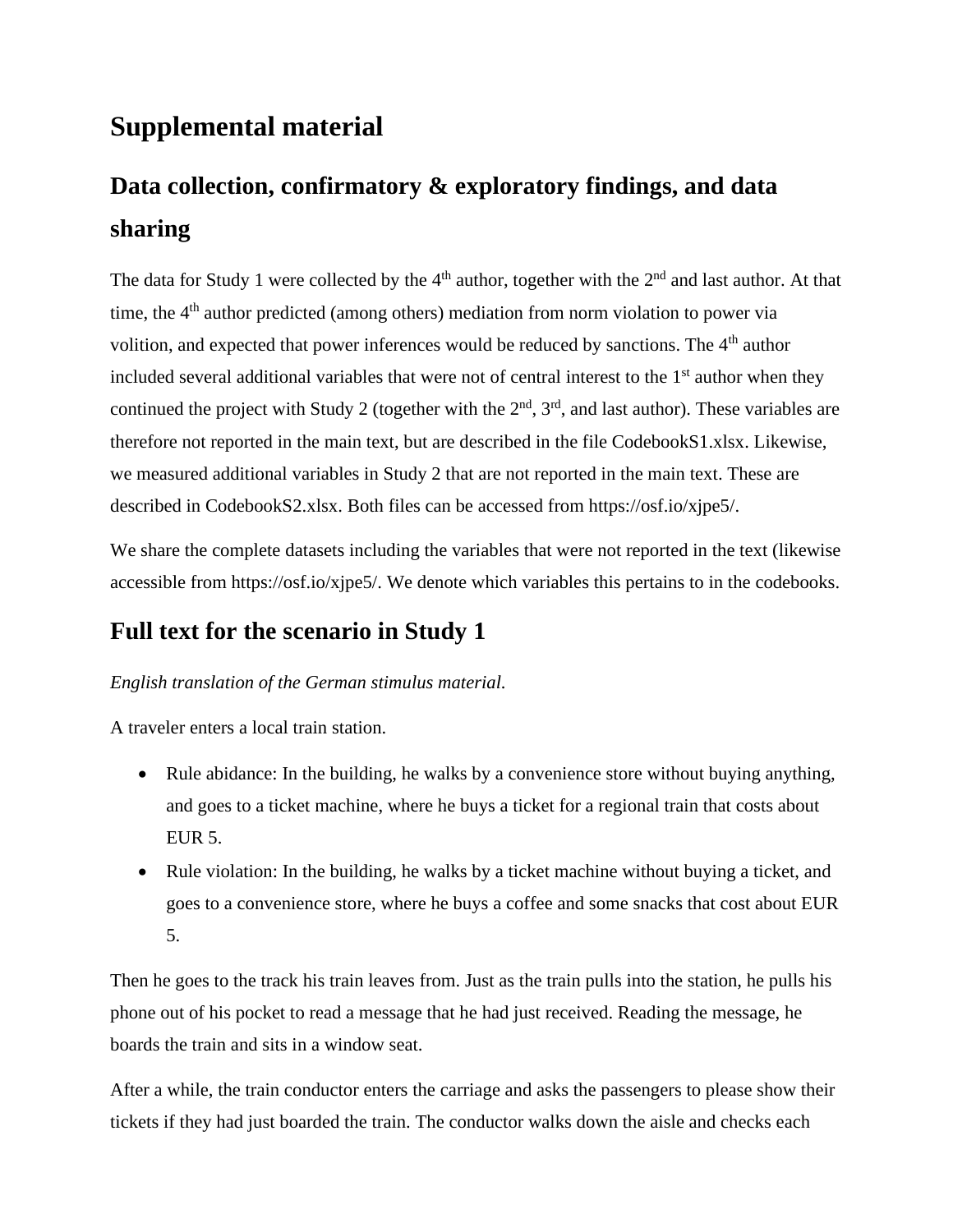newly boarded passenger. When he stands next to the traveler, he also asks him to show his ticket.

- Rule abidance: The traveler looks for his ticket in his pockets and cannot find it. He looks up and tells the conductor candidly that he bought a ticket but cannot find it anymore.
- Rule violation: The traveler looks up and lies to the conductor as he tells him that he bought a ticket and that his ticket had already been checked.

The conductor frowns as he looks at the traveler.

- No sanction:
	- o Rule abidance: The conductor tells the traveler that this is not a problem and the will make an exception for the traveler. Usually, passengers who cannot show valid tickets have to pay a fine of EUR 40 in addition to having to pay for a new ticket. Then the conductor moves on to the passenger sitting in front of the traveler.
	- o Rule violation: Then the conductor moves on to the passenger sitting in front of the traveler.
- Sanction:
	- o Rule abidance: The conductor tells the traveler that this is a problem and he cannot make an exception for the traveler. Passengers who cannot show valid tickets have to pay a fine of EUR 40 in addition to having to pay for a new ticket. The conductor collects the fine from the traveler and issues him a new ticket. Then the conductor moves on to the passenger sitting in front of the traveler.
	- o Rule violation: The conductor insists on seeing the traveler's ticket. When he cannot show a valid ticket, the conductor tells the traveler that this is a problem and he cannot make an exception for the traveler. Passengers who cannot show valid tickets have to pay a fine of EUR 40 in addition to having to pay for a new ticket. The conductor collects the fine from the traveler and issues him a new ticket. Then the conductor moves on to the passenger sitting in front of the traveler.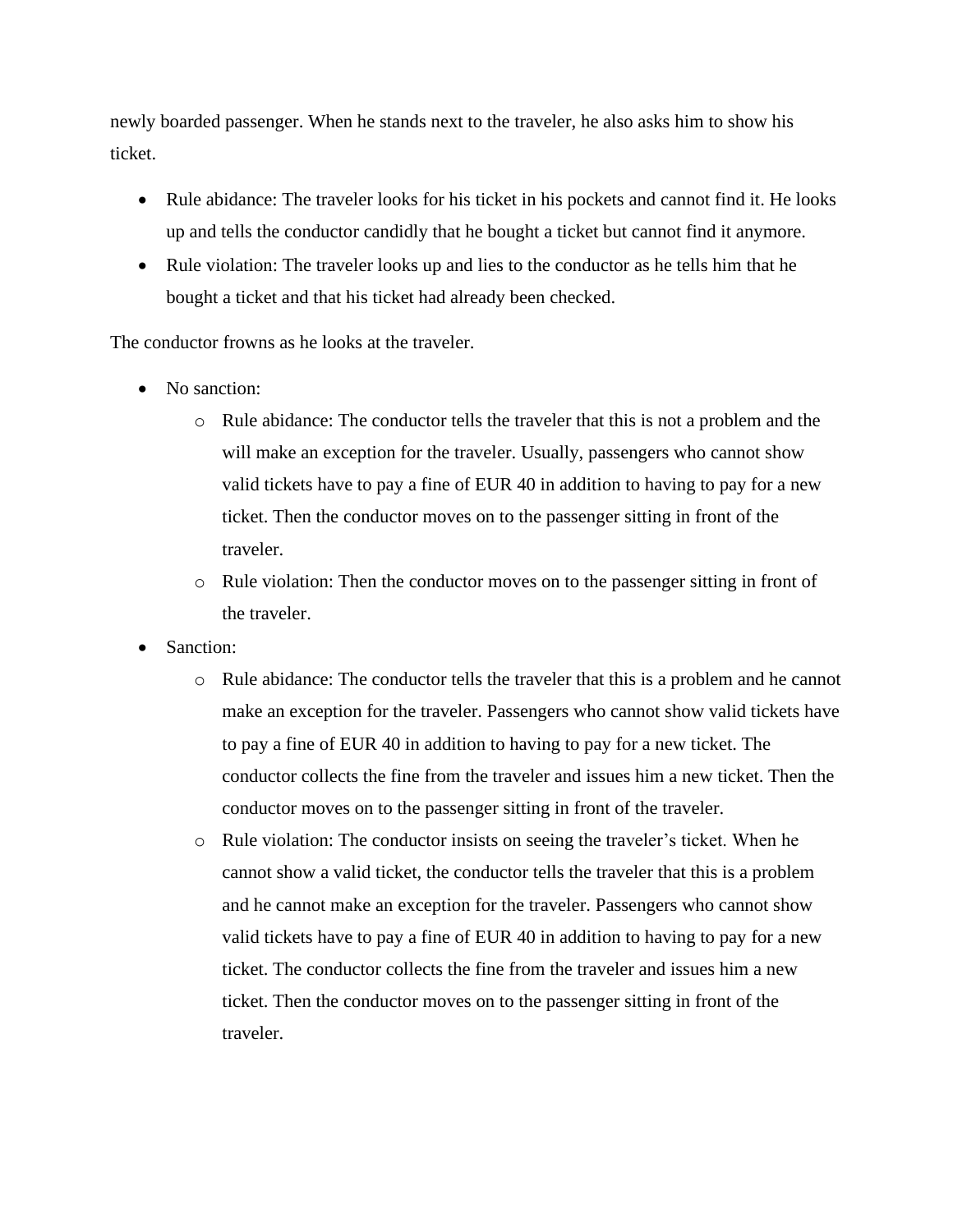## **Full text for the scenario in Study 2**

*English translation of the Dutch Stimulus Material.*

A traveler enters a local train station.

- Control: In the building, he walks by a convenience store without buying anything, and goes to a ticket machine, where he buys a ticket for a regional train that costs about EUR 5.
- Rule violation (sanctioned and non-sanctioned): In the building, he walks by a ticket machine without buying a ticket, and goes to a convenience store, where he buys a coffee and some snacks that cost about EUR 5.

Then he goes to the track his train leaves from. Just as the train pulls into the station, he pulls his phone out of his pocket to read a message that he had just received. Reading the message, he boards the train and sits in a window seat.

After a while, the train conductor enters the carriage and asks the passengers to please show their tickets if they had just boarded the train. The conductor walks down the aisle and checks each newly boarded passenger. When he stands next to the traveler, he also asks him to show his ticket.

- Control: The traveler looks for his ticket in his pockets and hands it to the conductor.
- Rule violation (sanctioned and non-sanctioned): The traveler looks up and lies to the conductor as he tells him that he bought a ticket and that his ticket had already been checked.

The conductor frowns as he looks at the traveler.

- Control: Then the conductor moves on to the passenger sitting in front of the traveler.
- Rule violation (non-sanctioned): Then the conductor moves on to the passenger sitting in front of the traveler.
- Rule violation (sanctioned): The conductors insists on seeing the traveler's ticket. When he cannot show a valid ticket, the conductor tells the traveler that this is a problem and he cannot make an exception for the traveler. Passengers who cannot show valid tickets have to pay a fine of EUR 40 in addition to having to pay for a new ticket. The conductor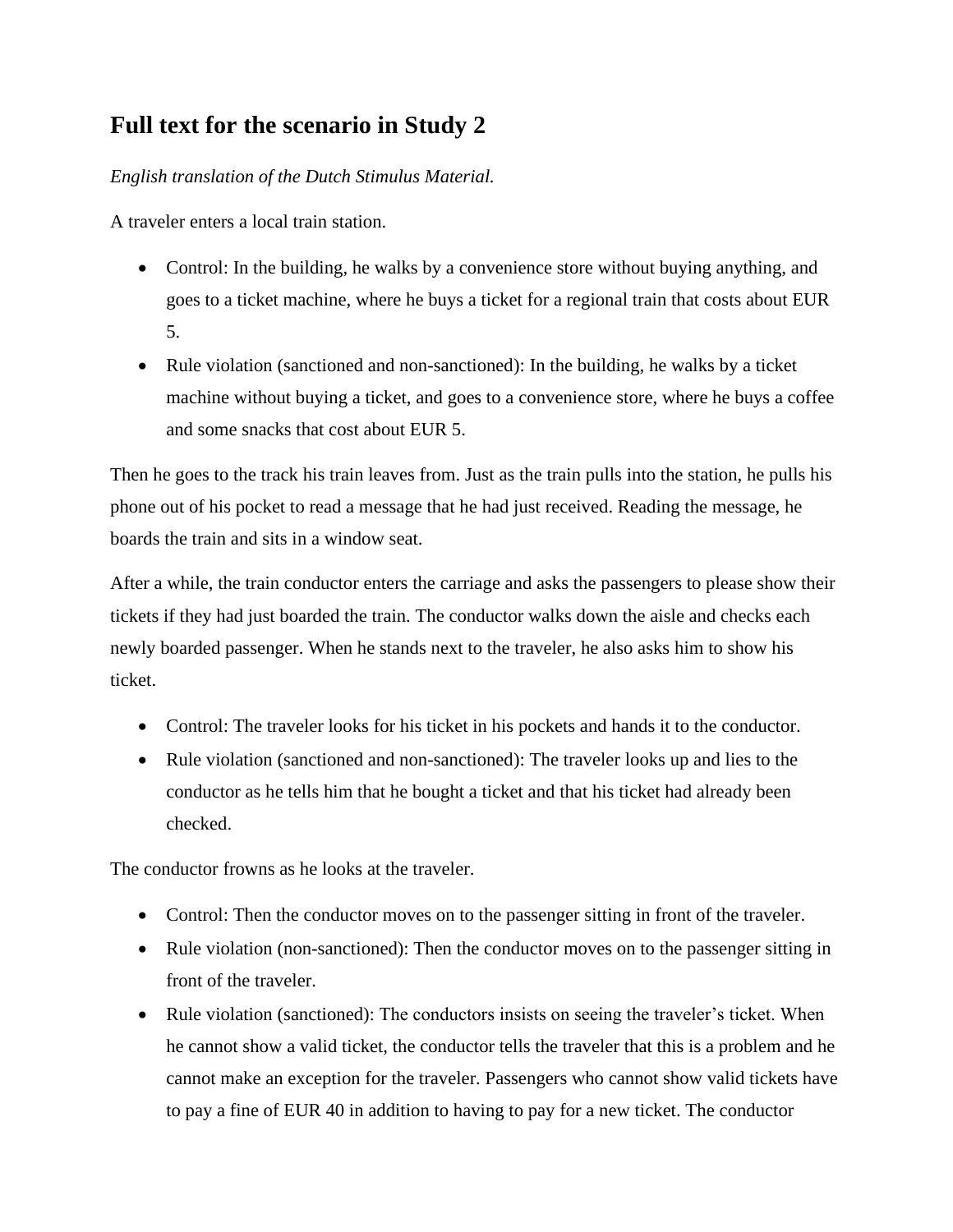collects the fine from the traveler and issues him a new ticket. Then the conductor moves on to the passenger sitting in front of the traveler.

## **Full text for sample items in Study 1 and 2**

*English versions of the German (Study 1) and Dutch (Study 2) scales for which only sample items are presented in the main text. Reverse coded items are denoted with [r].* 

Perceived Volition (Magee, 2009):

To what extent …

- 1. are this person's decisions the product of his own will?
- 2. does this person feel free to do what he wants
- 3. is this person's behavior a product of his own volition?
- 4. is this person's behavior involuntary? [r]
- 5. does this person lack freedom in deciding what to do? [r]
- 6. is this person's behavior driven by the wishes of other people? [r]

Perceived Power (Anderson & Galinsky, 2006):

- 1. He can get people to listen to what he says.
- 2. His wishes do not carry much weight. [r]
- 3. He can get others to do what he wants.
- 4. Even if he voices them, his views have little sway. [r]
- 5. He thinks he has a great deal of power.
- 6. His ideas and opinions are often ignored. [r]
- 7. Even when he tries, he is not able to get his way. [r]
- 8. If he wants to, he gets to make the decisions.

### **Code book**

#### **Study 1**

- id: participant number
- gender: "female" vs. "male"
- age: divided into lower (1), middle (2), and upper (3) percentile to ensure anonymity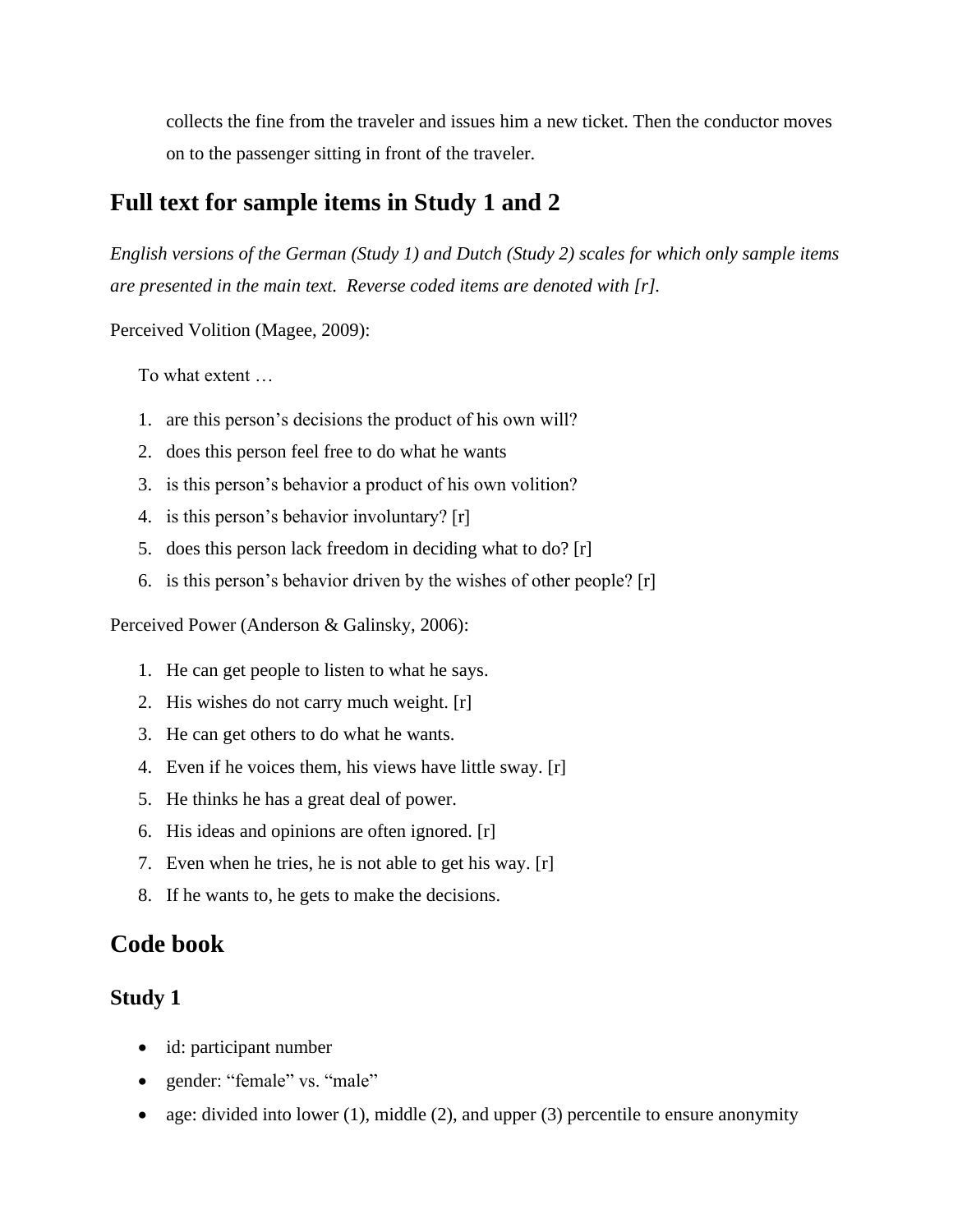- violation: experimental condition: "violate" vs. "abide"
- sanction: experimental condition: "no sanction" vs. "sanction"
- volition 1 through 6: corresponds to the volition items reported in the previous section
- power 1 through 8: corresponds to the power items reported in the previous section
- mc.violation\_1 and 2: corresponds to the norm violation checks reported in the main text
- mc.sanction\_1 and 2: corresponds to the sanction checks reported in the main text
- exclusion: reason for exclusion
- separator: column separating data reported in the main text from additional variables  $<sup>(1)</sup>$ </sup>

#### **Study 2**

- id: participant number
- gender: "female" vs. "male" (a third, non-binary, option was included in this study, but not selected by any participant)
- age: divided into lower  $(1)$ , middle  $(2)$ , and upper  $(3)$  percentile
- condition: experimental condition: "control" vs. "no sanction" vs. "sanction"
- volition 1 through 6: corresponds to the volition items reported in the previous section
- power\_1 through 8: corresponds to the power items reported in the previous section
- mc.violation\_1 through 3: corresponds to the norm violation checks reported in the main text
- mc.sanction 1 through 3: corresponds to the sanctioning items reported in the main text
- exclusion: reason for exclusion
- separator: column separating data reported in the main text from additional variables  $<sup>(1)</sup>$ </sup>

 $(1)$  See the files "codebookS1.xlsx" and "codebookS2.xlsx" for a description of all variables.

### **Test of moderated mediation in Study 1**

In this section we provide a more detailed explanation for the moderated mediation test as conducted in Study 1. To this purpose, we first explain how our moderated mediation model resembles a simple mediation model, before detailing how a potential moderating effect of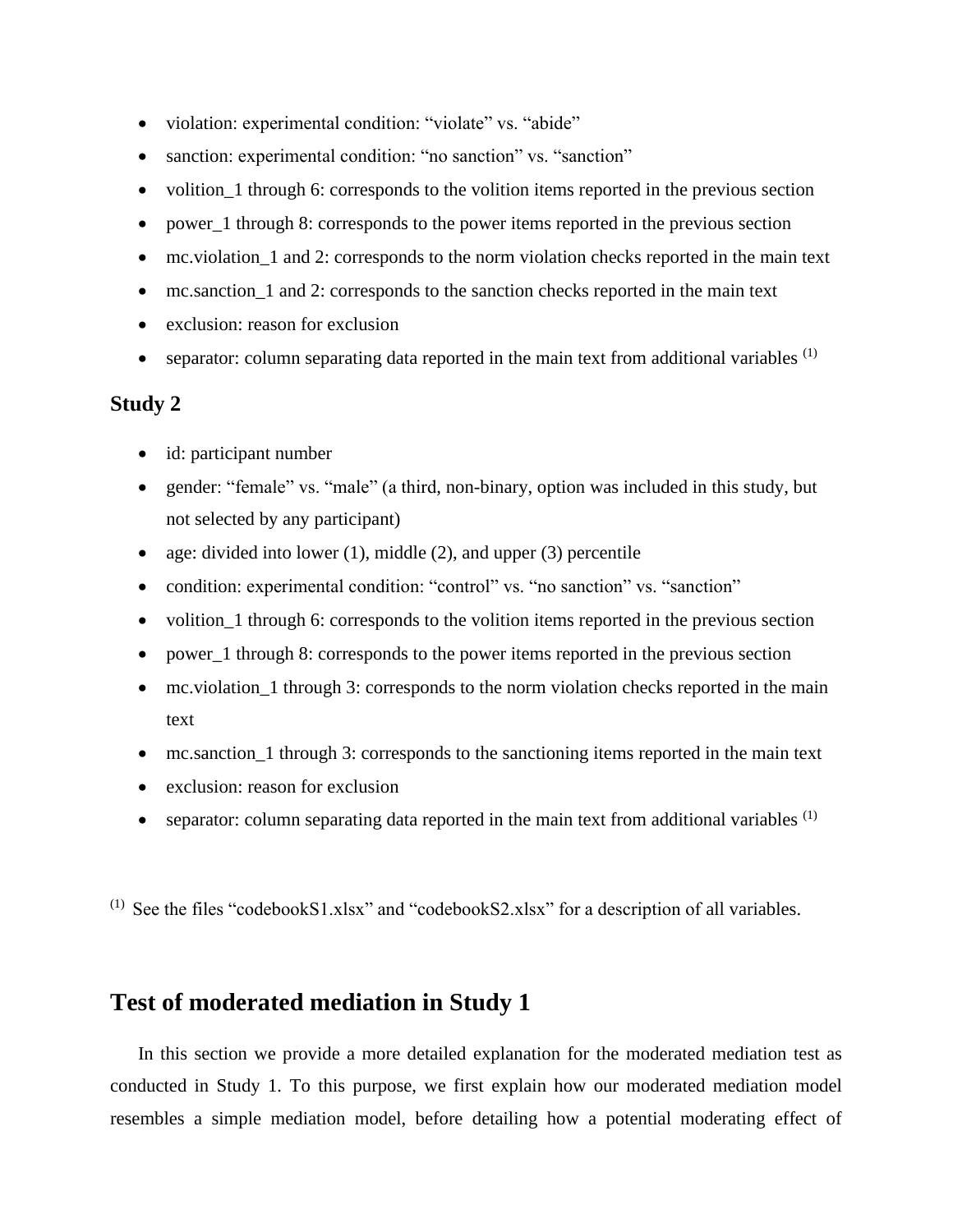sanctions can be tested. Our explanations are largely based on Hayes (2013, 2015).

*Figure S1.* Simple Mediation Model (Left), and Conceptual (Center) and Statistical (Right) Models of the Proposed Moderating Effect of Sanctions in Study 1.



A simple mediation model as in the left panel of Figure S1 encompass a direct effect (c') and an indirect effect that consists of the product of an "a path" (the effect of the predictor on the mediator) and a "b path" (the effect of the mediator on the outcome variable). In this case, the indirect effect is simply ab. We can represent our moderated mediation model in a similar way. The conceptual model (Figure S1 center) can be translated into a statistical model (right), which is captured by the following two equations:

- (1) volition =  $i_{\text{volition}} + a$  violation +  $e_{\text{volition}}$
- (2) power =  $i_{power} + b_1$  volition +  $b_2$  volition × sanction + ... +  $e_{power}$

where i denotes intercepts, e error terms, and ellipses represent direct effects  $(c<sup>2</sup>1$  violation +  $c<sup>2</sup>2$ sanction + c'<sub>3</sub> volition  $\times$  sanction) which are not of interest here.<sup>1</sup> Ignoring intercepts, errors, and direct effects for simplicity, the two equations can be rewritten by substituting (1) into (2) and refactoring:

- (3) power =  $b_1$  (a violation) +  $b_2$  (a violation) × sanction
- (4) power =  $(a \times (b1 + b2 \text{ sanction}))$  violation

Equation (4) shows that  $-$  just like for a simple mediation model  $-$  the indirect effect in our

<sup>&</sup>lt;sup>1</sup> The  $c_3$  path in the statistical model is not apparent from the conceptual model. However, Hayes (2013) recommends to always include interaction terms for both direct and indirect effects even when only the interaction term for the indirect effect is of interest. If the interaction term involving the direct effect is non-significant, this will show; on the other hand, failing to model an existing interaction term will result in a misspecified model. As a consequence, one should always include the term, Hayes argues.